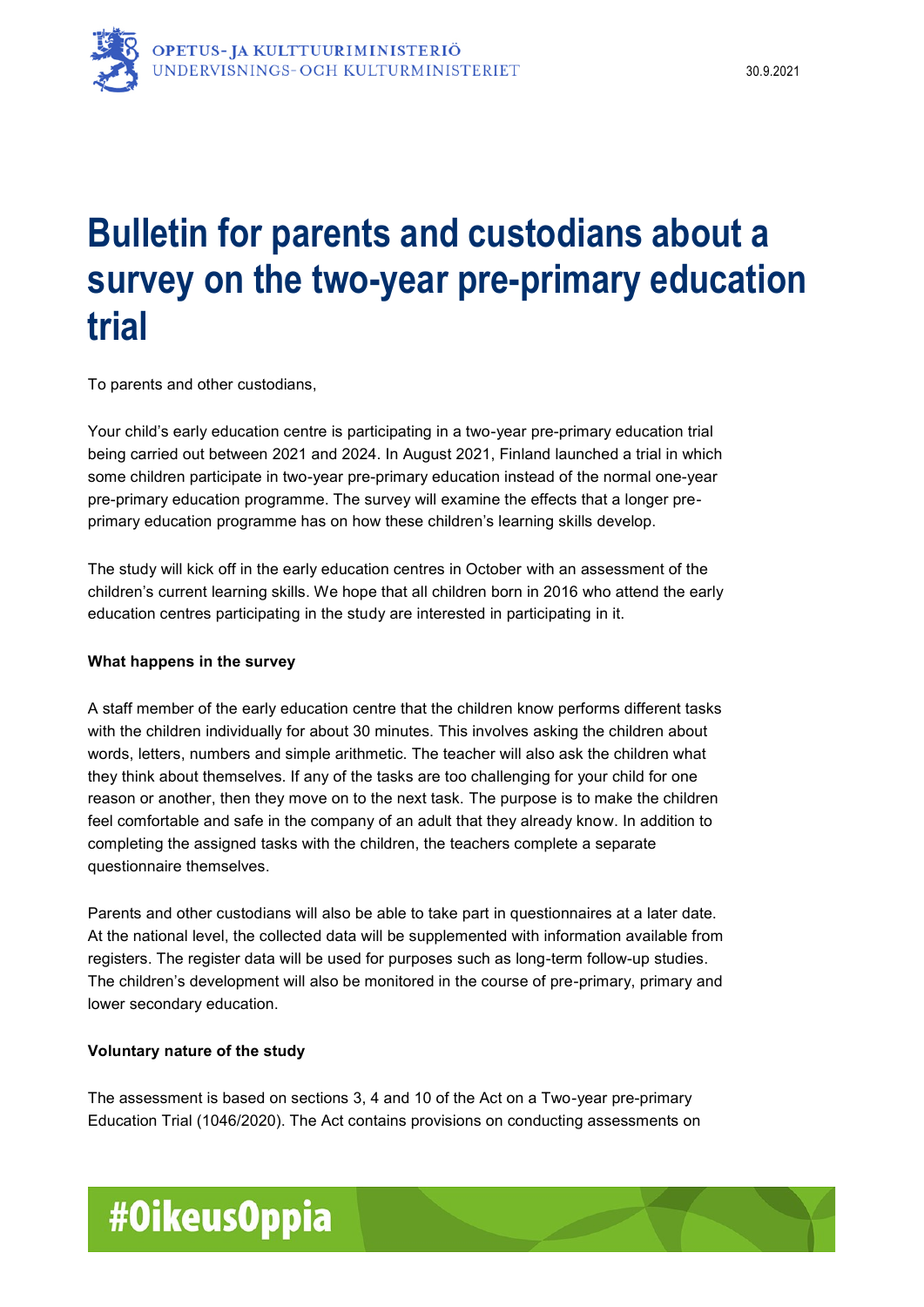children in a given target group, among other things. Children born in 2016 in the municipalities selected for the trial belong to the target group.

Participation in the survey is voluntary. Since the study is based on law, the parents and other custodians of the children taking part do not need to separately sign up their child for the study. However, the children's parents or other custodians have the right to suspend their child's participation or withdraw their consent at any time during the study. You can do so without giving any reason and it does not bear in any consequences. All you have to do is inform early education centre that you have decided your child will no longer be taking part in the survey. Participation is also voluntary for the children.

## **Confidentiality**

The teacher and the children do the tasks together using a tablet computer. Your child's answers are sent directly from the tablet to the Centre for Learning Analytics at the University of Turku. This means that no information on the children's replies are retained in the early education centre. The teachers' surveys are also carried out in the same way.

All the information collected on your child is handled confidentially and used solely for research purposes. Only specific persons, who are bound by the non-disclosure obligation, have access to your child's data. The research material is processed in a protected environment and only accessible to researchers with a research permit. Moreover, your child cannot be identified from the research results.

The survey was designed by experts in pedagogy and psychology. It is being carried out in cooperation between researchers from Aalto University, the University of Turku, the University of Jyväskylä, the University of Helsinki and the VATT Institute for Economic Research based on the interviews.

### **Data protection and risks**

The risks associated with data protection are minimised by storing the data in a secure information environment, by separating direct identification data from other data sets and by publishing the results in a form that does not make it possible to identify individual respondents.

### The website of the two-year pre-primary education trial

[\(https://minedu.fi/seurantatutkimukset\)](https://minedu.fi/seurantatutkimukset) contains a data protection statement from the controller for the parents and other custodians (Ministry of Education and Culture). The data protection statement describes in more detail the data that will be collected in the study and the processing of the data. The research project has received a favourable research ethics statement from the Research Ethics Committee of Aalto University.

# #OikeusOppia